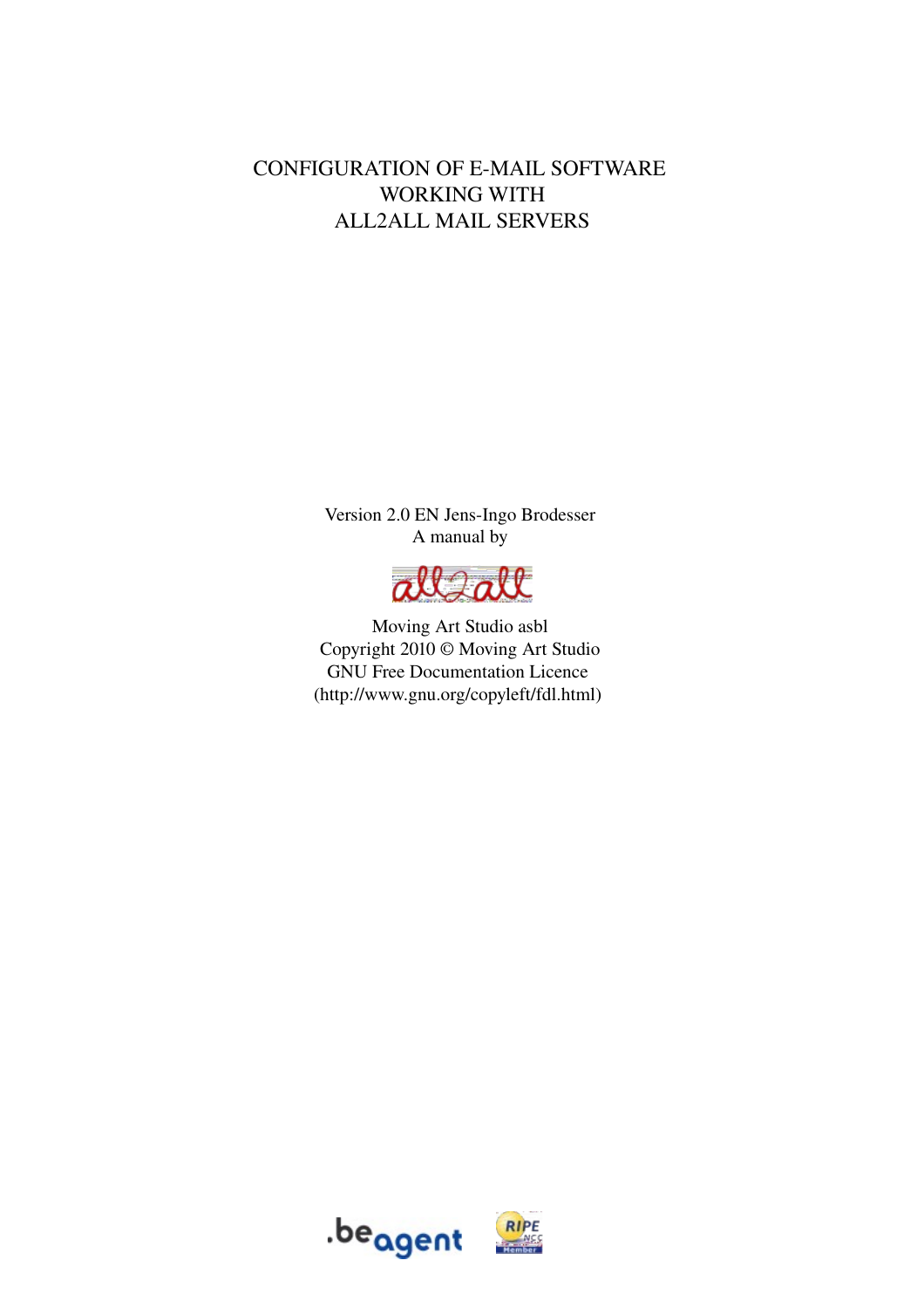You can use your all2all e-mail accounts either via an e-mail program which you install on your local computer, like Mozilla Thunderbird, Apple Mail, Outlook, etc, or you can use a browser to access and manage your e-mail messages via our webmail application. The webmail access can be done from any computer with Internet access like for instance in a cybercafé.

We recommend to use the free software Mozilla Thunderbird which can be downloaded free of charge here: http://www.mozillamessaging.com/en-US/. It integrates most of the IMAP functions, like live quota display, to see how much space you have left on the IMAP server. It can also be extended via plugins for adding an agenda, PGP support, different languages, spell checking, etc.

## **1. Access via an e-mail program**

### *Configuration of the incoming mailserver (POP or IMAP)*

Open your e-mail program and click on Edit => Account Settings => Add Account *(check the details with the manual which came with your e-mail program*). Please find here the example settings that must be used to add an all2all e-mail account *(your particular settings might differ depending on which mail server your account has been set up and the username and password you have choosen, etc)*:

Name incoming mail server: maximusconfessor.all2all.org *(or vonmuenchhausen.all2all.org)* Protocol: IMAP or POP3 *(you can choose depending on your preference, see differences below)*  Username: your username *(e.g. example0001)* 

Password: your password

Advanced options: use/activate secure connection, activate SSL *(not TLS!)*

Port: when using POP3S: Port 995 when using IMAPS: Port 993

Please refer to the access information you received via your administrator/webmaster to apply this configuration. The access information should contain your personal username and password and the name of the incoming mail server. Double check that the password is secure and does not exist in a dictionary. A good password should have a minimum length of 8 characters using random numbers and letters. Ideally you use a password that is alphanumeric, e.g. a combination of letters – numbers – symbols – upper and lower case. A password that is too weak can be hacked.



*Our experience has shown that especially passwords which are identical to the username are often used for mailbox abuses. So do not hesitate to ask your mailbox manager for a new and better password if you think yours is too weak.*

### *What's the difference between a POP3 and an IMAP account?*

POP3 is essentially a temporary store of your e-mail on the server. Each time you login you empty the store by retrieving all messages. With POP3 the mailboxes are managed and stored permanently on your local computer. Once you checked your mail on the server side the e-mail will be removed from the server.

IMAP is a more complex protocol where the mailboxes are managed on the server side. You can access them from anywhere anytime. You can also search your e-mail on the server, the protocol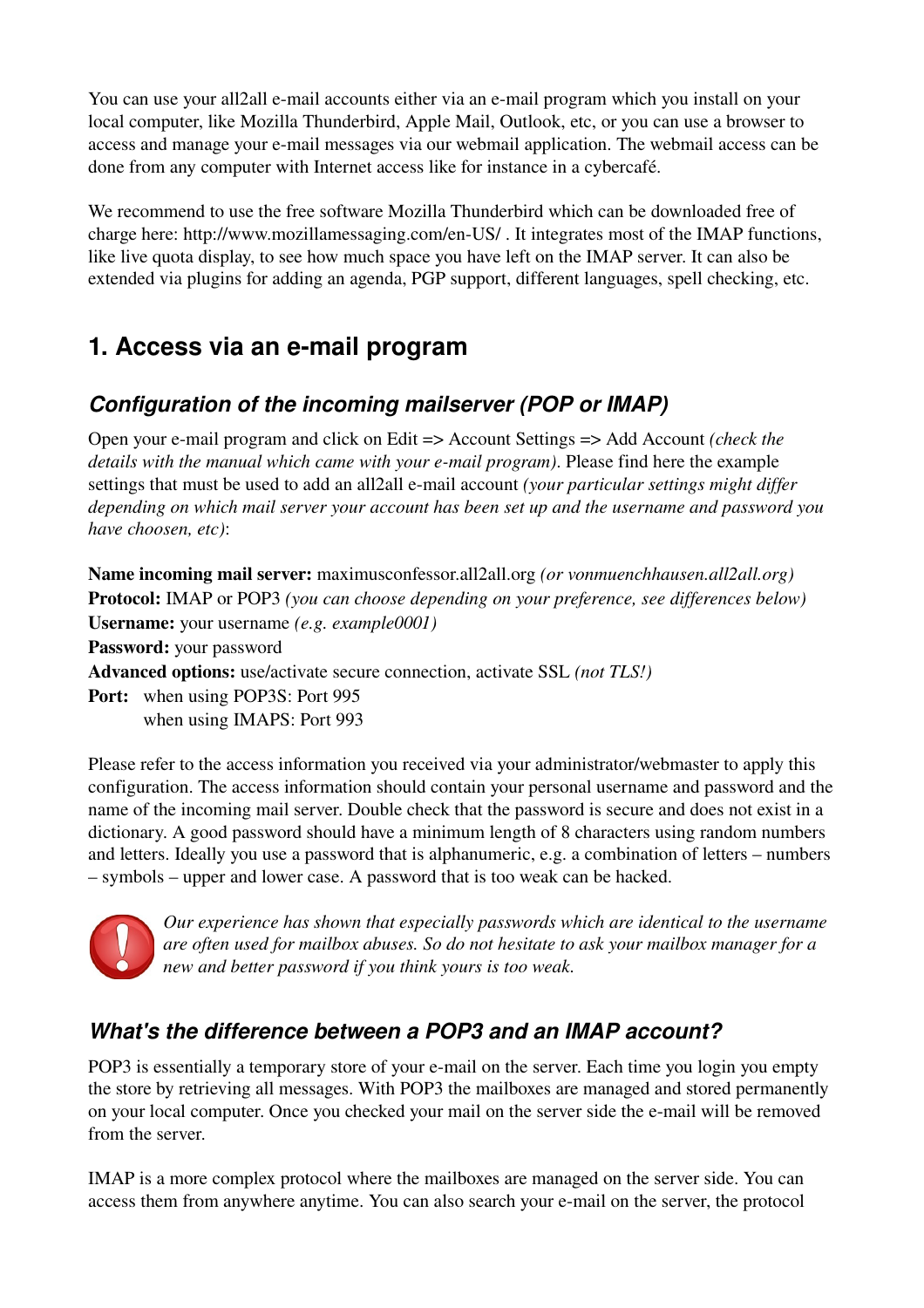includes a search fonction. Unless you don't delete e-mails from the server you can access them from different computers. You can have access to the same information at home, at work or in a cybercafé. It's also interesting when you are connecting with a handheld to your all2all e-mail account. Another feature of the IMAP protocol in this context is that you can only download the headers of the messages. On a slow modem or GSM connection this comes in handy.

However, keep in mind that you have to respect a disk quota when using IMAP. The standard disk quota for an IMAP account is 1GB

It is advisable to empty your **trash or waste bin** on a regular basis in your e-mail software so it is deleted from the server. If you don't the trashed e-mails will still add up to your disk quota!

### *Configuration of the outgoing mailserver (SMTP)*

It usually suffices to use the SMTP outgoing e-mailserver of your ISP (internet provider). E.g. relay.skynet.be or uit.telenet.be. You can find the outgoing mailserver of your provider by contacting their support. If you already have an e-mail account configured with your provider in the same e-mail software then, you should already have access to an outgoing server. It then suffices to share that with your new all2all account. This happens automatically with most email software.

If you have to configure an outgoing mailserver for all2all, e.g. because you use a laptop, then you can do as follows in the same configuration section of your e-mail software.

Because the outgoing (SMTP) mailserver of all2all is not located on the same network as your computer, it is necessary to use certain advanced parameters such as authentication and SSL. See here for ex. settings:

Outgoing mailserver: maximusconfessor.all2all.org *(the same as your incoming server)* Authentication: activate authentication with a clear text password Username: your username *(e.g. user0001)* Password: your password



*Certain email programs allow you to reuse the same settings as for the incoming server which can simplify your set up concerning the ourgoing server.*

Advanced settings: Use/activate secure connection, activate SSL *(not TLS!)* Port: 465 Maximum size per message: 12MB

# **2. Access using the webmail**

Using the webmail is very simple. You only need your username, password and access to a browser. E.g. you can check your mailbox from a cybercafé. Webmail address:

<https://maximusconfessor.all2all.org/webmail> *or* [https://vonmuenchhausen.all2all.org/webmail or](https://vonmuenchhausen.all2all.org/webmail)